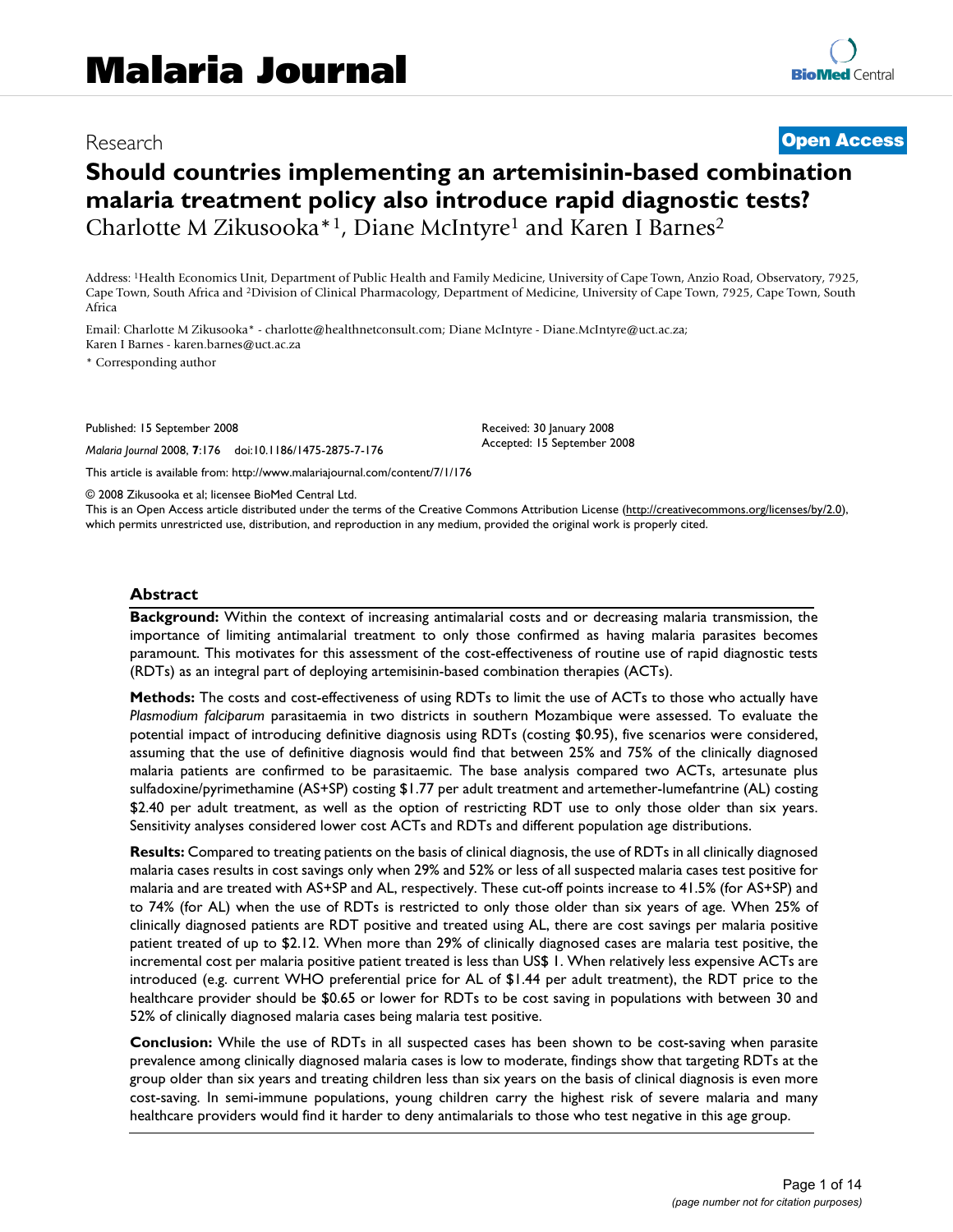# **Background**

Malaria is a complex disease that varies in epidemiology and public health impact in different parts of the world. Estimates by the World Health Organization indicate that there are 350–500 million clinical cases of malaria each year [1]. These figures may be a significant under-estimate of the true malaria toll considering that the greatest impact of malaria occurs in areas where surveillance and reporting systems are weak. However, it is also possible that these statistics are over-estimated given that the areas where the greatest proportion of malaria cases occur rely mostly on clinical diagnosis of malaria, which usually includes many other acute febrile illnesses. Administration of antimalarial treatment has been predominantly based on clinical diagnosis [2-10]. More recently, however, the availability of rapid diagnostic tests (RDTs) has led to definitive diagnosis being considered as a strategy to target the use of antimalarials [3-12].

Clinical diagnosis has the key advantage of being cheap and easy to perform in rural settings and by those with limited training. In addition, the diagnosis is made relatively quickly (compared to definitive diagnosis where a health worker has to perform the test and/or wait for test results), allowing for quick provision of antimalarial treatment. Clinical diagnosis is, however, likely to result in erroneous treatment of millions of non-malaria cases. Misdiagnosis of malaria is costly and results in considerable morbidity and mortality, because it contributes to both a delay in treatment of the correct diagnosis and to increasing antimalarial drug pressure and thus resistance, thereby speeding up the obsolescence of affordable drugs [4,5].

Definitive diagnosis, when used correctly, can contribute to better and more cost-effective disease management and can reduce the unnecessary use of antimalarial drugs. Although microscopy is considered to be the gold standard for malaria diagnosis [2-5] and has several advantages over other diagnostic approaches, it has been found to be operationally impractical in rural or resource-poor settings due to its requirements for personnel, equipment, regular supply of reagents and continued quality assurance supervision [2-4]. Rapid diagnostic tests offer the possibility for accurate and accessible detection of malaria parasites, and have an important role in limiting malaria over-diagnosis and over-treatment [9-15], particularly where accurate microscopy is not accessible. Provided they do actually reduce the prescription of antimalarials, RDTs are expected to become more cost-effective as antimalarials become increasingly expensive and/or the risk of malaria is reduced. Extensive resistance to chloroquine, sulphadoxine-pyrimethamine (SP) and amodiaquine monotherapy has prompted malaria treatment policy change to more expensive combinations, especially artemisinin-based combination therapies (ACTs). Widespread use of artemisinin-based combination therapies has been shown to decrease malaria transmission in Zanzibar [16], South Africa [17] and Thailand [18]. Similarly, high coverage with effective indoor residual spraying programmes [19] or insecticide-treated bed nets [20,21] have resulted in sustained reductions in malaria risk.

The role of definitive diagnosis or rapid diagnostic tests is more uncertain in areas with high intensity malaria transmission. In these areas, it has been considered acceptable to treat on a clinical diagnosis on the grounds that a high proportion of febrile cases are actually parasitaemic and that it is better to treat all febrile cases than to miss one potentially fatal malaria infection, especially in young children [22]. On the other hand, it could also be argued that there is a greater likelihood for partial immunity in the adult populations living in areas of high transmission intensity and, therefore, it is likely that a smaller proportion of their fevers would actually be malaria cases.

Within the context of increasing antimalarial costs and/or decreasing malaria transmission, the importance of limiting antimalarial treatment to only those confirmed as having malaria parasites becomes paramount [2,4,9]. This provides the rationale for the assessment of the cost-effectiveness of routine use of RDTs as an integral part of deploying artemisinin-based combination therapies, particularly in context of low to moderate intensity malaria transmission.

# **Methods**

This study was undertaken in two districts in southern Mozambique (Namaacha and Matutuine). Both districts in Mozambique were in holoendemic malaria transmission areas with *Plasmodium falciparum* prevalence among children aged 2–15 years of over 60% prior to the implementation of a community based indoor residual spraying (IRS) programme [23]. The aim of this study was to determine whether RDTs should be implemented prior to the introduction of artesunate plus SP (AS-SP) to replace chloroquine as first-line malaria treatment and artemether-lumefantrine to replace SP as second-line treatment within the public sector. The costs and costeffectiveness of using RDTs to limit the use of ACTs to those who actually have malaria, under different scenarios of malaria parasite prevalence (25% – 75%) among clinically suspected malaria cases were assessed. In addition, the analysis included an evaluation and comparison of two differently priced ACTs and assessed restricting RDTs to only those older than six years.

Before the implementation of ACTs and RDTs in the two pilot districts in southern Mozambique, relevant baseline data on malaria-related costs and health outcomes were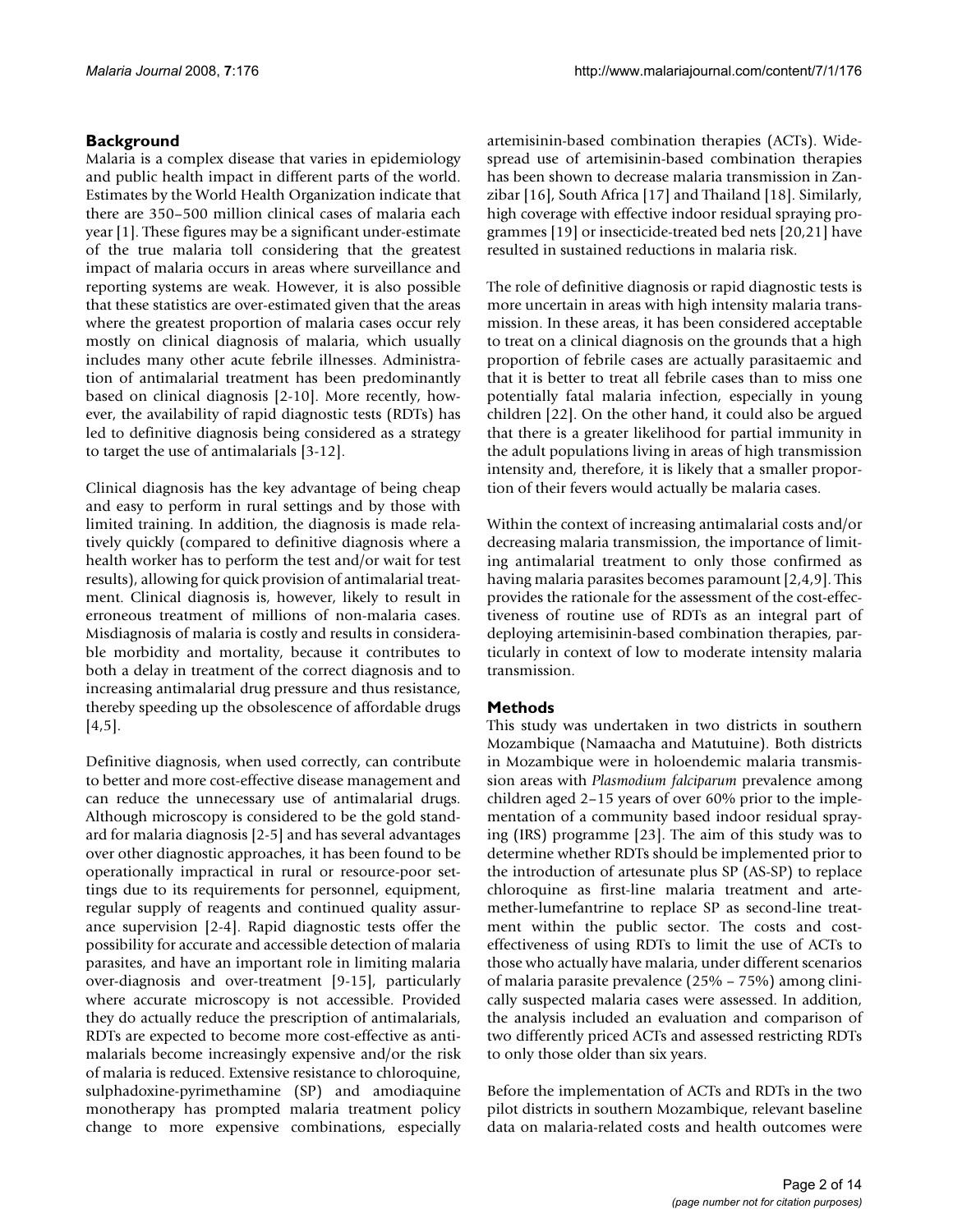collected from all the health facilities in the two districts, which comprised of 13 health posts (clinics) and two health centres (district hospitals). Costing was undertaken from a public sector provider's perspective and included the costs of RDTs and antimalarials for malaria outpatients. Capital costs were excluded from this analysis since RDTs do not require additional equipment or infrastructure.

The estimation of treatment costs for non-malaria febrile cases (those who are malaria test negative), some of whom would be treated for other illnesses, was beyond the scope of this study and is, therefore, not assessed or discussed further.

For this study, data on the number and age distribution of clinically diagnosed malaria cases for the year 2002 were obtained from the provincial and district Ministry of Health records in the 15 health facilities studied. Based on the age distribution observed from this facility data, the proportions of clinically diagnosed malaria patients in each age category were calculated for artesunate plus SP (Table 1). Proportions in the different age categories used for dosing artemether-lumefantrine were then extrapolated assuming even age distribution within each age category (Table 1).

#### *Calculating costs*

The calculation of costs is based on the number of suspected malaria cases (for the clinical diagnosis scenario) and on the calculated malaria cases for each scenario of definitive diagnosis considered (25% – 75% of suspected cases being confirmed malaria cases).

#### *Cost of antimalarials*

ACT dosages (and thus costs) are dependent on patient age (or weight) (see Table 1). Children under one year of age were excluded from this analysis as the Maputo provincial guidelines recommend that this high-risk group is admitted to the health centre for treatment with quinine.

The costs of AS+SP and artemether-lumefantrine have been calculated as *unit price* in 2004 (see Table 2) multiplied by the *estimated quantity of antimalarials consumed*. The unit price of artesunate is based on the cost of \$0.10 per 50 mg tablet for the only artesunate product preaccredited by the WHO at the time of the study (Arsumax®, Sanofi-Aventis, Paris, France). The price at which Mozambique ordered SP (Fansidar®, a fixed dose combination of 500 mg sulphadoxine plus 25 mg pyrimethamine manufactured by Roche, Johannesburg South Africa) for the pilot ACT deployment of \$0.19 per tablet, was used in the analyses. The unit prices of artemether-lumefantrine (Coartem® 20 mg artemether and 120 mg lumefantrine, Novartis, Basel, Switzerland) are based on the WHO preferential price at the time of the study of \$2.40 per adult treatment [24]. Sensitivity analyses included the subsequently reduced WHO preferential prices of AL of \$1.44 per adult treatment. *Quantities of antimalarials consumed* were calculated with the assumptions that malaria patients would receive the recommended doses of antimalarials and that there was no wastage of antimalarials.

### *Cost of RDTs*

The cost of RDTs was calculated as the *unit price of RDTs* multiplied by the *estimated quantity of RDTs used*. For previous surveys in the study area, the Mozambican Ministry of Health was using RDTs (ICT Diagnostics PF Tests ML01®) for which a box of 25 RDT tests was obtained at a price of \$23.72. This translates into a unit price of USD 0.95 (2003 prices). *Quantity of RDTs used* was estimated assuming that each clinically diagnosed malaria case would be tested using one RDT.

#### *Costing under the different scenarios*

Given the reliance on clinical diagnosis of malaria, actual malaria incidence in most sub-Saharan countries is not known. Analyses presented in this paper focus on a wide range of scenarios reflecting varying levels of malaria endemicity and consider that between 25% and 75% of

**Table 1: Age distribution of patients with clinically diagnosed malaria in Namaacha and Matutuine districts, southern Mozambique (n = 31,438)**

| AS+SP     |                                   |                       | artemether-lumefantrine                     |                                                                                          |  |  |
|-----------|-----------------------------------|-----------------------|---------------------------------------------|------------------------------------------------------------------------------------------|--|--|
| Age       | Observed n (percentage) Age       |                       | Estimated percentage Basis for calculation* |                                                                                          |  |  |
| l-6 years | 8,882 (28.3%)                     | I-5 years             | 23.6%                                       | As for AS+SP, less 4.7% to cater for 6 year olds                                         |  |  |
|           | <b>7-13 years</b> $4,814$ (15.3%) | $6-8$ years           | 9.1%                                        | As for AS+SP, plus 4.7% to include 6 year olds, minus<br>10.9% to exclude 9-13 year olds |  |  |
| 14+ years | 17,742 (56.4%)                    | $9 - 12$ years $8.7%$ |                                             | 100% minus the other age categories' %                                                   |  |  |
|           |                                   | 13+ years             | 58.6%                                       | As for AS+SP, plus 2.2% to include 13 year olds                                          |  |  |
|           | 100%                              |                       | 100%                                        |                                                                                          |  |  |

**\*** assuming even age distribution within each age category.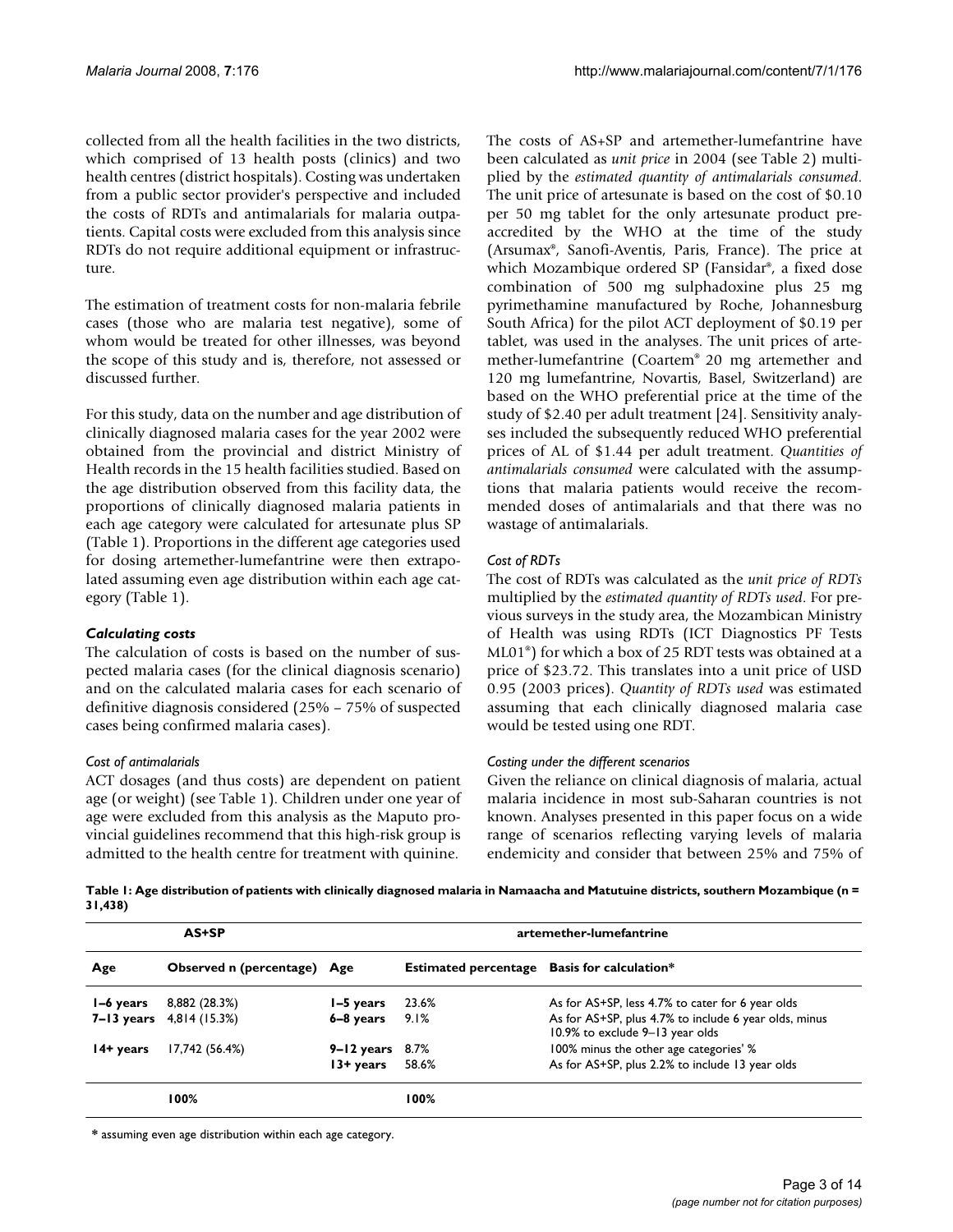| Age Group      | <b>Price per treatment</b><br>course (AS+SP) | <b>Number of tablets</b><br>for full treatment<br>course | Age (Weight) Group                     | <b>Price per treatment</b><br>course (AL) | <b>Number of AL</b><br>tablets for full<br>treatment course |
|----------------|----------------------------------------------|----------------------------------------------------------|----------------------------------------|-------------------------------------------|-------------------------------------------------------------|
| $I-6$ years    | \$0.49                                       | $3 AS + 1 SP$                                            | $10 - 14$ kg<br>$(1-5 \text{ years})$  | \$0.90                                    | 6                                                           |
| $7 - 13$ years | \$0.98                                       | $6AS + 2SP$                                              | $15-24$ kg<br>$(6-8 \text{ years})$    | \$1.40                                    | 12                                                          |
| $14+ years$    | \$1.77                                       | $12 AS + 3 SP$                                           | $25 - 34$ kg<br>$(9-12 \text{ years})$ | \$1.90                                    | 18                                                          |
|                |                                              |                                                          | $35+kg$<br>$(13 + \text{years})$       | \$2.40                                    | 24                                                          |

#### **Table 2: Unit prices for antimalarials**

the clinically diagnosed cases would be malaria positive when an RDT is used. It was assumed that these proportions were constant across all age groups, although in areas of intense malaria transmission the proportion of RDT positive patients may be expected to decrease with age as partial immunity is required. To address this, the study included an analysis of the costs and cost-effectiveness of limiting RDT use to patients over six years of age. The cost-effectiveness of RDTs is largely driven by the cost of treatment (ACTs) relative to the cost of diagnosis. The rationale for using the cut-off as six years of age was because of the age-based dosage for artesunate plus SP, the ACT planned for deployment in Mozambique, increasing from one tablet (\$0.49) for children aged  $1 - 6$ years to two tablets (\$0.98) for children aged 7 – 13 years. Since the cost of RDTs (\$0.95) remains constant regardless of age, the possibility of RDTs being cost saving would only arise for children over six years of age when artesunate plus SP is treatment policy.

**Total cost savings (or incremental costs)** were calculated as the difference between the total costs of RDTs and antimalarials under the different RDT scenarios and total antimalarial costs if clinical diagnosis was used. The incremental costs per malaria positive case treated (ICER) has been calculated as incremental costs divided by number of malaria positive cases treated for a given scenario.

#### *Sensitivity analyses*

The initial set of assumptions, as described in the methodology above, is referred to as the 'base case' in the results section. One-way and multi-way sensitivity analyses were performed to assess whether the results are sensitive to changes in:

• The price of RDTs: the lowest 2004 cost of qualityassured rapid diagnostic tests, which was US\$ 0.65 (e.g. Paracheck®, Orchid Biomedical, India) was used;

• The price of ACTs: Prices of ACTs lower than the ones in the base case scenario have been considered for sensitivity analyses. The preferential price of artemether-lumefantrine to the WHO has been reduced to \$1.40 per adult treatment course plus a 3% fee levied by WHO to cover shipping costs. This provided the basis for the sensitivity analyses using \$1.44 per adult treatment. The international median price per tablet of SP USD 0.0257 [25] and of artesunate costing \$0.077 per tablet were also considered; and

• The age distribution of febrile patients: Three alternative age distributions were explored in the sensitivity analysis (see Table 3), increasing the proportion of children in Age Breakdown 1 and 2, and increasing the adult population in Age Breakdown 3. These reflect populations with higher birth rates and those dominated by adult migrant workers, respectively.

#### **Table 3: Age breakdown for base case and for three sensitivity analyses**

|                  | Artesunate plus SP |          |       | Artemether - lumefantrine |         |          |       |
|------------------|--------------------|----------|-------|---------------------------|---------|----------|-------|
| Age (years)      | $-6$               | $7 - 13$ | $14+$ | $1 - 5$                   | $6 - 8$ | $9 - 12$ | $13+$ |
| <b>Base case</b> | 28.3%              | 15.3%    | 56.4% | 23.6%                     | 9.1     | 8.7      | 58.6  |
| Age breakdown I  | 50%                | 15%      | 35%   | 45%                       | 9%      | 9%       | 37%   |
| Age breakdown 2  | 40%                | 20%      | 40%   | 35%                       | 11.5%   | 11.5%    | 42%   |
| Age breakdown 3  | 10%                | 5%       | 85%   | 8%                        | 2%      | 2%       | 88%   |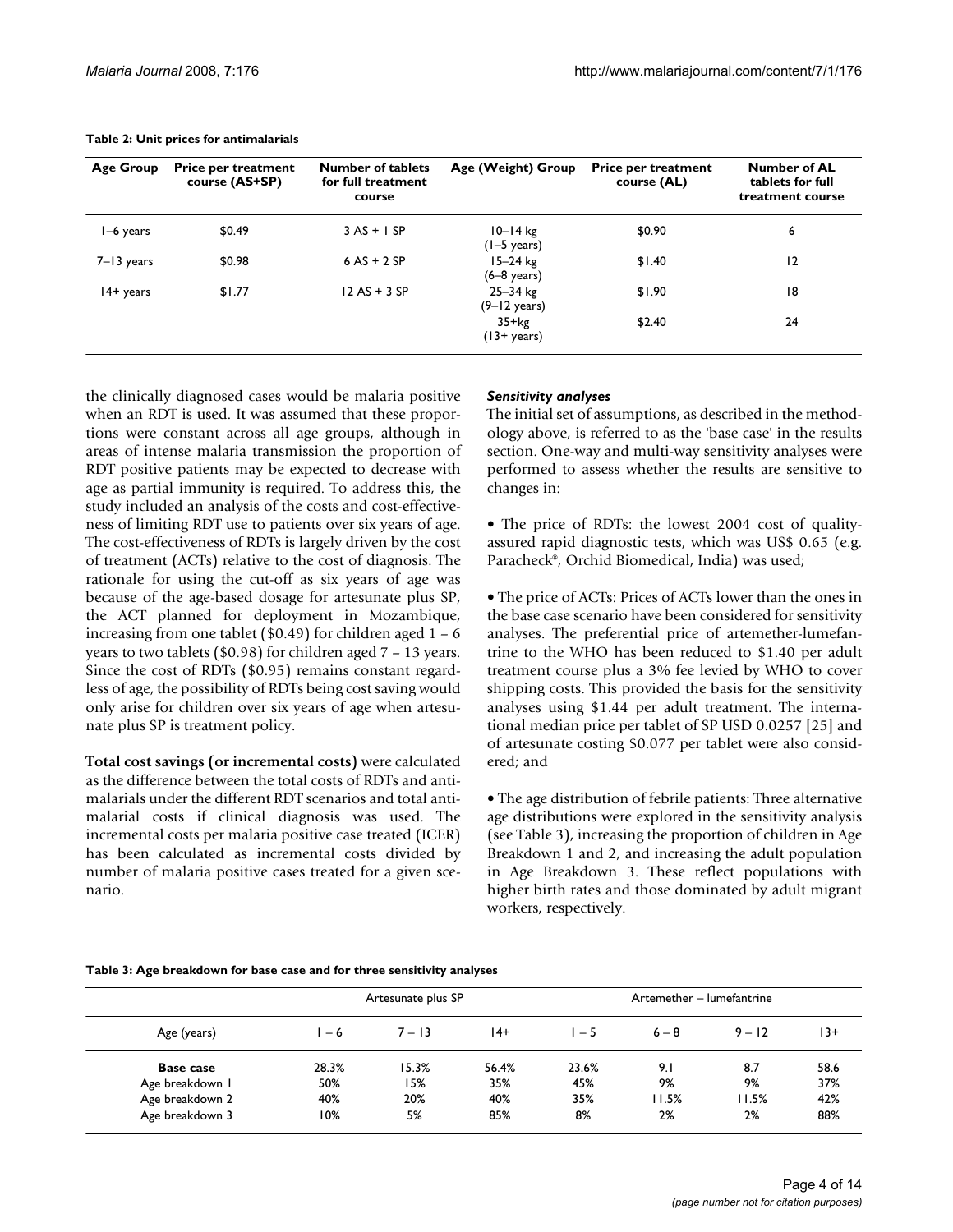The values used in the multi-way sensitivity analyses for each variable are summarised in Table 4.

### **Results**

#### *Total costs and cost savings associated with the use of RDTs*

Figure 1 shows that the total costs of antimalarials and RDTs for treating all malaria patients in 2002 in the two study districts. Using clinical diagnosis, this would be \$42,484 when treating them with AS+SP and \$63,048 for AL. The introduction of definitive diagnosis (using RDTs) could either result in cost savings or additional costs, depending on the proportion of febrile patients confirmed to have malaria. For the scenario where 25% of febrile cases are RDT positive, use of definitive diagnosis before treating patients would result in a cost saving of up to \$1,485 and \$16,908, when malaria patients are treated with AS+SP and AL, respectively, provided that health workers do not give antimalarials to patients with a negative RDT. Thus the more expensive the antimalarial being used, the greater the need for restricting antimalarials to confirmed malaria cases and the higher the cost savings that will be realised through effective implementation of definitive diagnosis.

#### *Incremental costs or cost savings associated with the use of RDTs*

Figure 2 shows the incremental costs (or cost savings) for antimalarials and diagnosis under the different scenarios. For the relatively cheaper ACT (AS+SP), only when 29% or less of all suspected malaria cases test positive for malaria will the use of RDTs in all clinically diagnosed malaria cases result in cost savings, when compared to all patients being treated with AS+SP on the basis of clinical diagnosis. This percentage increases from 29% to 41.5% when use of RDTs is restricted to only those older than six years of age, and malaria positive patients are treated with AS+SP. For a relatively more expensive ACT (e.g. artemether-lumefantrine in 2004), as long as fewer than 52% of tested cases are found to be positive, the use of RDTs in all suspected malaria cases will result in lower treatment costs (cost savings) compared to when patients are treated on the basis of clinical diagnosis; this cut-off shifts from 52% to 74% if use of RDTs is limited to patients who are over six years of age. This strategy results in lower additional costs or higher cost savings compared to when RDTs are used in all suspected malaria cases, for both AS+SP and artemether-lumefantrine. However, in terms of cost, there are greater gains in restricting use of RDTs in patients over six years of age, when treating with a less expensive ACT (e.g. AS+SP). This is expected since the price of one RDT (\$0.95) is nearly twice as high as the cost of one dose of AS+SP for a patient younger than or equal to six years (\$0.49), but similar to the cost of an AL treatment course for this age group (\$0.90). Hence, treating all patients younger than or equal to six years with AS+SP on a clinical basis makes more economic sense than using an expensive RDT to test this age group.

#### *Cost-effectiveness of RDTs: incremental cost of per malaria patient treated*

Figure 3 presents results on the incremental costs *per malaria positive patient treated*. Incremental costs have been calculated using total cost of RDTs and antimalarials divided by the number of malaria cases for the different scenarios. Findings reported are based on the assumption that health workers adhere to test results and do not give antimalarials to patients with a negative RDT. Results in Figure 3 again show a cost saving (of \$0.19 per patient treated) if malaria is present in under 29% of patients and that even when 75% of cases are malaria positive, the *incremental cost per malaria positive patient treated* is less than US\$ 1, when AS+SP is used for treating malaria patients.

When patients are treated using artemether-lumefantrine, there are *cost savings per malaria positive patient treated* of up to \$2.12 (in the 25% scenario) as long as 52%, or less, of the suspected cases are RDT test positive. Beyond the 52% cut-off point, additional costs are incurred with an *incremental cost per malaria positive patient treated* of up to \$0.85 (when 95% of tested cases are found positive and treated with artemether-lumefantrine). According to the guideline provided by the Ad Hoc Committee on Health Research relating to Future Interventions Options, an intervention is considered to be "*highly attractive*" (hence 'cost-effective') in low income countries if it costs less than \$25 per disability-adjusted life year (DALY) averted and any intervention that costs less than \$150 per DALY averted should be considered "attractive" [26]. Although

**Table 4: Values of the variables considered for the sensitivity analyses**

|                  |          |          | Price of SP (per tablet) Price of AS (per tablet) Price of AL (per adult dose) Price of RDTs Age breakdown |         |           |
|------------------|----------|----------|------------------------------------------------------------------------------------------------------------|---------|-----------|
| <b>Base case</b> | \$ 0.19  | \$0.10   | \$2.40                                                                                                     | \$0.95  | base case |
| Multi-way I      | \$0.0257 | \$ 0.077 | \$1.44                                                                                                     | \$0.65  |           |
| Multi-way 2      | \$0.19   | \$0.10   | \$ 2.40                                                                                                    | \$0.95  |           |
| Multi-way 3      | \$0.19   | \$0.10   | \$ 2.40                                                                                                    | \$0.65  |           |
| Multi-way 4      | \$0.0257 | \$0.077  | \$1.44                                                                                                     | \$ 0.65 | base case |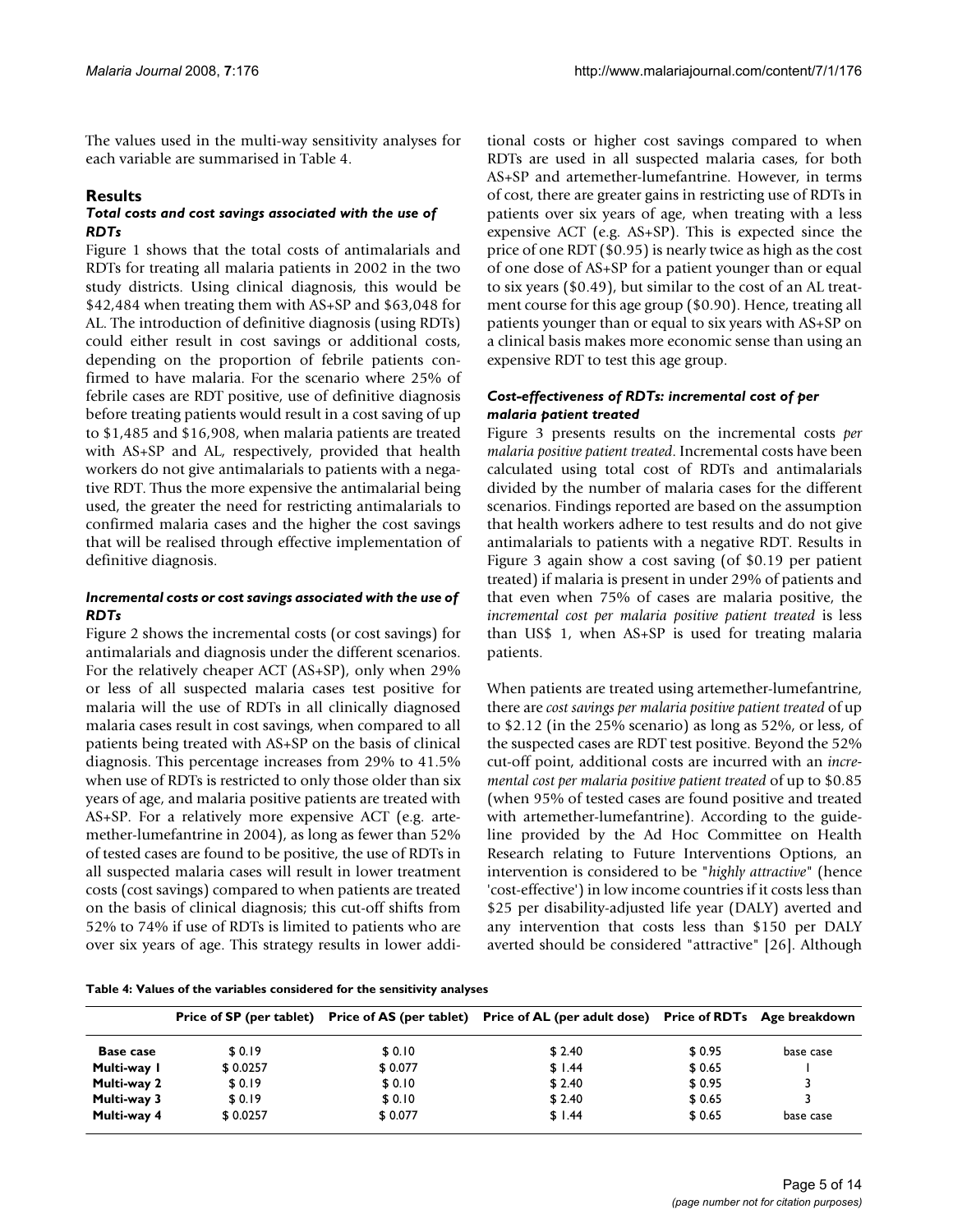



the health outcome used in this analysis is "number of patients treated" and not DALYs, this guideline could be helpful in considering whether an *incremental cost per malaria positive person treated* of less than \$1 should be regarded as being highly cost-effective.

# *Sensitivity analyses*

Findings from the one-way sensitivity analysis on variation in the *age distribution* show that the higher the percentage of adults among the suspected malaria cases (age breakdown 3), the lower the additional costs and the higher the costs savings (particularly with a relatively more expensive ACT like AL) associated with use of RDTs (Figure 4, quadrant 4), and vice versa. This finding is not surprising since the price of the ACTs for children is significantly lower than the price of the adult dose, and yet the price of the RDT remains constant for all age groups. Results in Figure 5 show how changes in the *age distribution of patients* with clinically suspected malaria have an impact on the decision on restricting their use to only those who are over six years of age. The higher the proportion of young children among those with suspected malaria, the more it makes economic sense to restrict the use of RDTs to those over the age of six years. The more expensive the unit price of the antimalarial for the one to six years age group, relative to the unit price of RDTs, the lower the cost savings associated with restricting RDTs to patients over six years of age (Figure 5).

Results of the one-way sensitivity analysis on the *RDT price* variable show that as expected, the lower the unit price of a rapid diagnostic test the more cost-effective it is to use definitive diagnosis (using RDTs) as the basis for ACT treatment, regardless of the price of the antimalarial being used. With a reduction in the unit price of RDTs from \$0.95 to \$0.50, limiting the use of RDTs in patients older than six years would result in significantly less economic gains (when patients are treated with AS+SP) and some economic losses in areas of low to moderate intensity malaria transmission (where 50% or less of fever cases are malaria positive). The same applies when patients are treated with AL (quadrant 6, Figure 6). In other words, the cheaper the RDT the less the need is to restrict to older age groups.

Similarly, results of the one-way sensitivity analysis on the *ACT price* variable show, as expected, that the use of RDTs will become less cost-effective as the antimalarials become less expensive. This explains why, at least from an economic perspective, RDTs have not been widely used when cheaper antimalarials, such as chloroquine or sulfadoxine-pyrimethamine monotherapy, were being used in areas of moderate to high intensity malaria transmission. This may also be the "in-country" scenario with the implementation of a global subsidy to reduce the price of ACTs to that of chloroquine [27].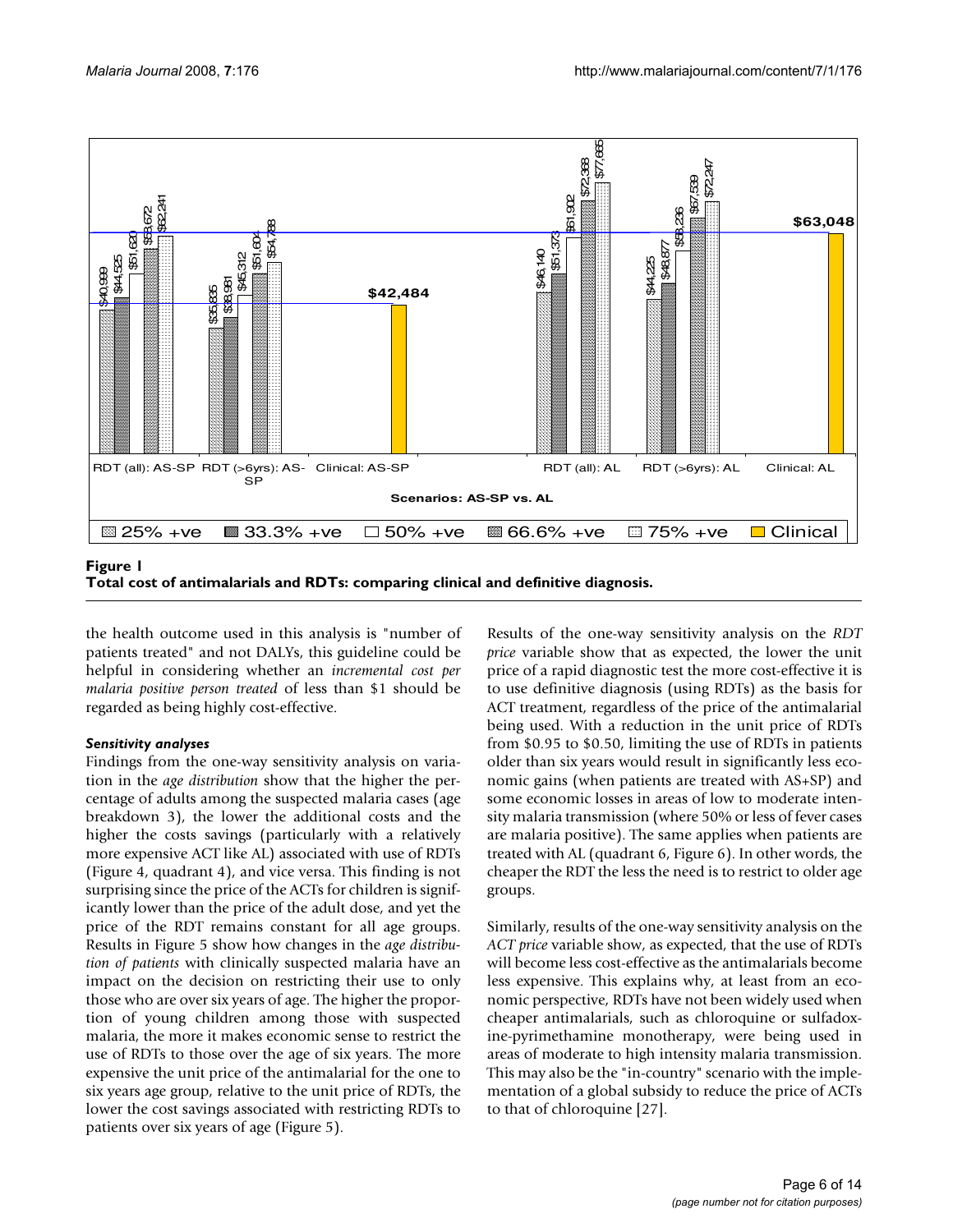

Note: The positive figures are incremental (additional) costs, while the negative figures are cost savings.

#### Figure 2 and 2008 and 2008 and 2008 and 2008 and 2008 and 2008 and 2008 and 2008 and 2008 and 2008 and 2008 an

#### **Incremental costs (or cost savings) associated with use of RDTs when malaria is confirmed in varying proportions of patients for two ACTs (artesunate plus sulfadoxine-pyrimethamine and artemether-lumefantrine); excluding 'other recurrent costs'.**

Results of the multi-way sensitivity analyses (Table 4) are presented in Figure 7. In these analyses the prices of antimalarials, prices of RDTs and age distribution were varied to assess the effect of simultaneous changes in these variables on the earlier findings on cost-effectiveness of RDTs. Figure 7 shows that, as expected, *multi-way 1* (high prices of ACTs and RDTs and children younger than or equal to six years of age taking up the highest proportion) is the context in which routine use of RDTs is least cost saving (for both AS+SP and artemether-lumefantrine) (quadrant 1, Figure 7). Results of *multi-way 2* sensitivity analysis show the impact of changing age distribution alone (without changing the prices of ACTs and RDTs). There is a decline in incremental cost per patient treated, from \$0.82 to \$0.71 and from \$0.61 to \$0.49 for AS+SP and artemether-lumefantrine respectively, purely as a result of increasing the proportion of adults in the population with clinically diagnosed malaria.

Results of multi-way 3 sensitivity analysis (quadrant 3, Figure 7) show the impact of changing the price of RDTs and age distribution (without changing prices of ACTs). Changes in costs are mainly due to the variations in RDT prices and the proportions of adults treated. As expected,

the bigger the proportion of the suspected cases that are adults, the greater the cost savings. Variation in the prices of RDTs and antimalarials shifts the cut-off points at which definitive diagnosis results in cost savings.

#### **Discussion**

With improvements in malaria control and relatively higher costs of antimalarial treatment, there is increased opportunity for cost savings through the introduction of rapid diagnostic tests in facilities and/or communities where microscopic confirmation of malaria diagnosis is not reliably available [28]. Amexo and others suggest that it is unethical to continue with high levels of malaria misdiagnosis in light of the introduction of expensive antimalarials and availability of cost-effective methods of diagnosing malaria (such as RDTs) [7]. This argument in favour of limiting antimalarial use to confirmed cases is strengthened by considering the enormous effect of drug pressure on antimalarial resistance and the potential for adverse reactions. This study shows that the introduction of RDTs is likely to be cost saving when a relatively more expensive ACT is used for treatment, provided no more than 52% of those patients clinically diagnosed to have malaria are found to be parasitaemic. This result holds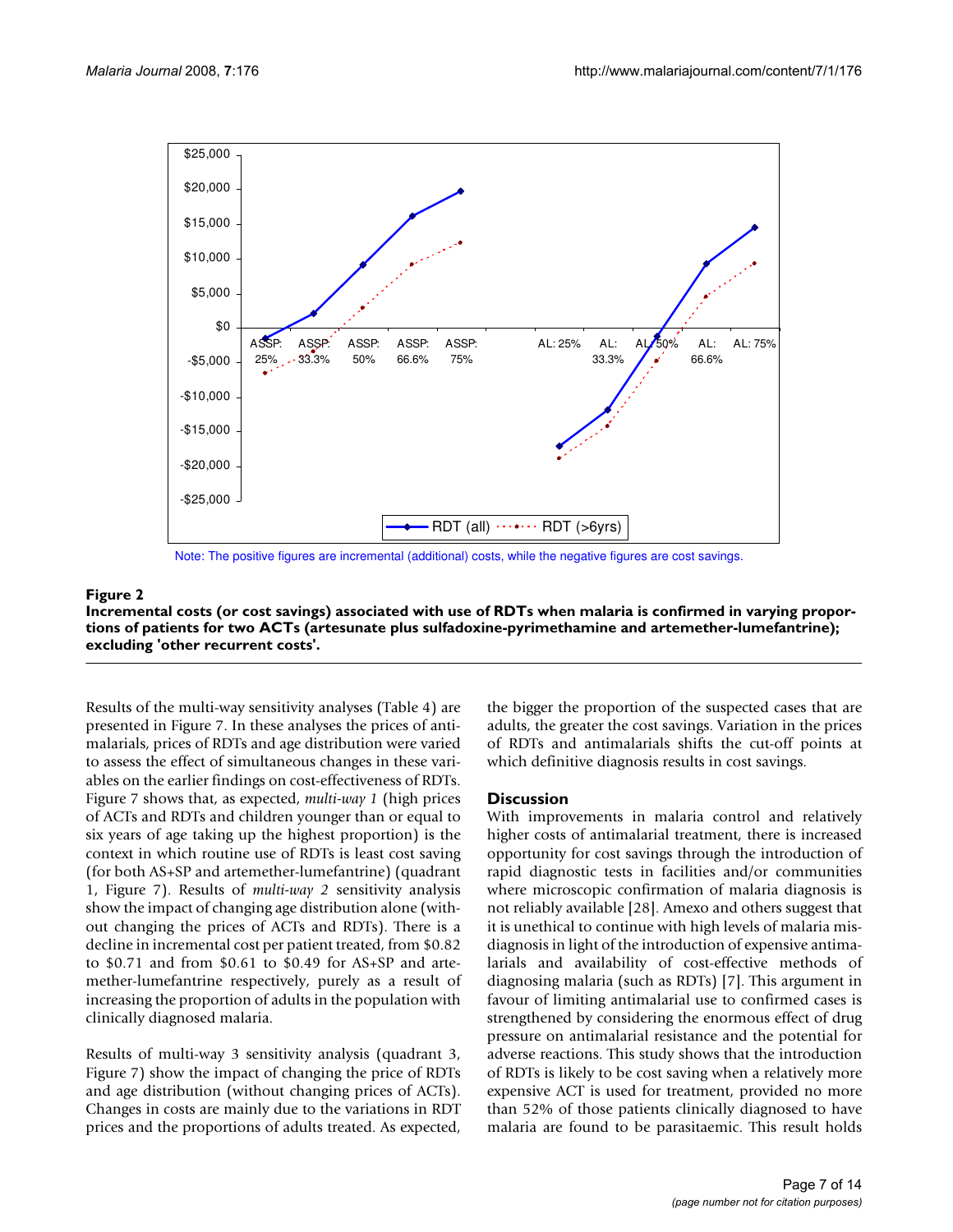

Note: The negative values show cost savings, while the positive values show additional costs.

**Figure 3** Production of the contract of the contract of the contract of the contract of the contract of the contract of the contract of the contract of the contract of the contract of the contract of the contract of the c **Incremental costs of using RDTs per malaria positive patient treated (base case): based on total costs of RDT and antimalarials (artesunate plus sulfadoxine-pyrimethamine and artemether-lumefantrine) when all suspected malaria cases are tested.**

even when relatively less expensive ACTs (e.g. AS+SP or the current preferential price to WHO for AL) are used, but the higher the price of the ACT, the greater the cost savings from introducing definitive diagnosis and the higher the cut-off point at which RDTs become cost-saving. Many countries in Africa have well below 60% of clinically diagnosed malaria patients being confirmed on RDT or microscopy. A study in Uganda found that only 57% of those clinically diagnosed as having malaria were actually parasitaemic [29]. From several studies undertaken separately in 15 countries, Amexo and others (2004) report that on average there is a 61% overestimation of malaria cases when clinical diagnosis is used [7].

As malaria control improves as a consequence of widespread use of insecticide treated bednets [30], indoor residual spraying [23] and or ACT use [16-18,31], the proportion of clinical malaria (fever) cases that would be definitively diagnosed as malaria will decrease. Consequently the introduction of definitive diagnosis with RDTs at the same time as the introduction of ACT would become increasingly cost saving, because there would be fewer suspected cases to test and even fewer cases to treat.

Findings from our study show that the introduction of definitive diagnosis (using RDTs) is cost-saving even when we only consider a narrow perspective of costs related to malaria treatment (i.e. costs of RDTs and antimalarials).

While the use of RDTs in all suspected cases has been shown to be cost-saving in some instances, our findings also show that targeting RDTs at the group older than six years and treating all children less than six years on the basis of clinical diagnosis is even more cost-saving. In semi-immune populations, young children carry the largest malaria disease burden and many healthcare providers would find it harder to deny antimalarials to those who test negative in this age-group.

Findings from the analyses show that results are sensitive to the effects of changes in *age distribution of the symptomatic population*, and *price of ACTs* and *price of RDTs*. Increasing proportions of older patients result in increased cost savings with RDT introduction (due to lower costs of antimalarials for children, and fixed cost of RDTs). As the prices of antimalarial treatment increase,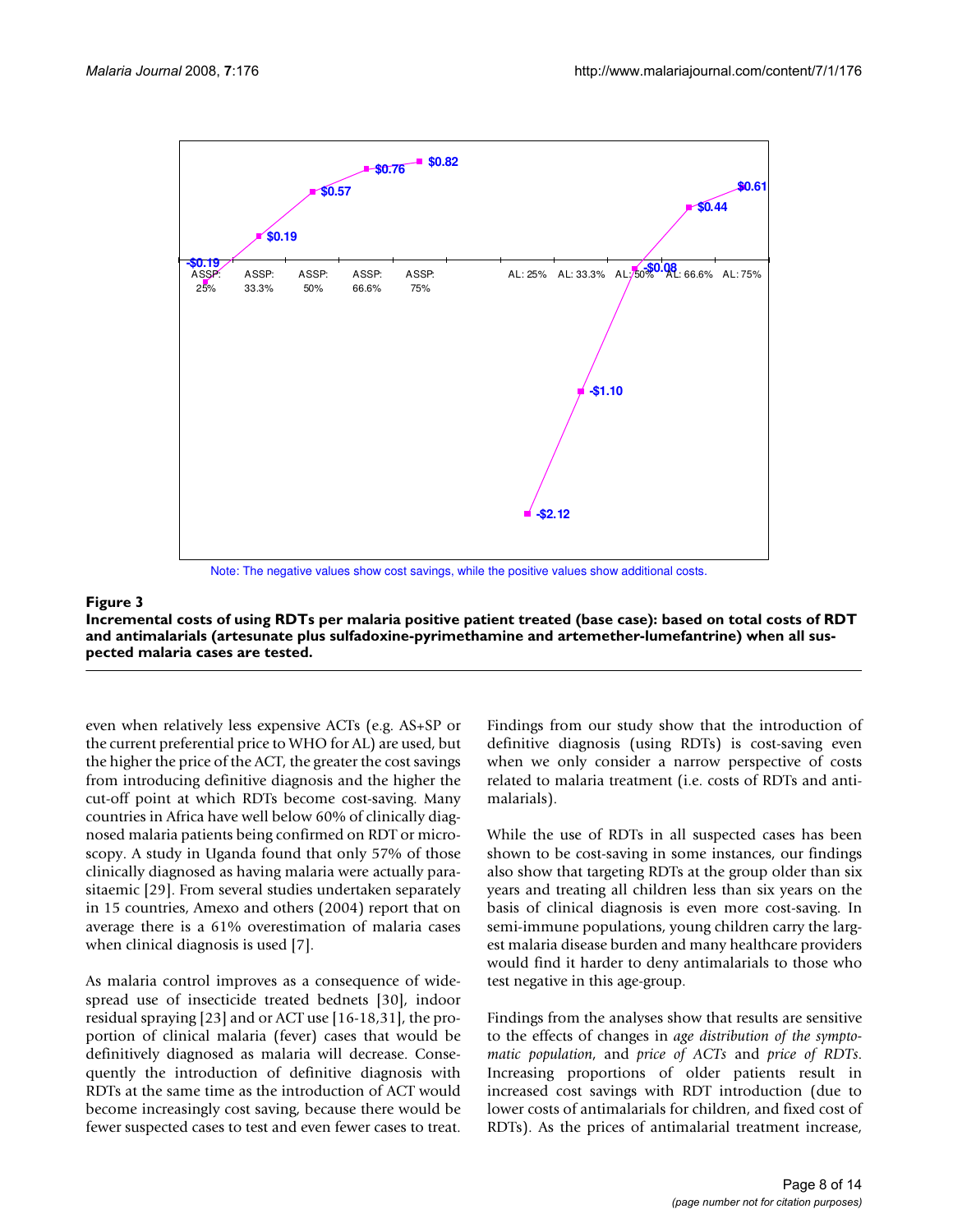

| <b>Base case Age</b><br>breakdown | for ASSP 28.3%; 15.3%; 56.4% and for AL 23.6%; 9.1%; 8.7%; 58.6% |
|-----------------------------------|------------------------------------------------------------------|
| Age breakdown 1                   | for ASSP 50%; 15%; 35% and for AL 45%; 9%; 9%; 37%)              |
| Age breakdown 2                   | for ASSP 40%; 20%; 40% and for AL 35%; 11.5%; 11.5%; 42%         |
| Age breakdown 3                   | for ASSP 10%; 5%; 85% and for AL 5%; 4.5%; 4.5%; 86%             |

#### Impact of changes in age distribution of **Figure 4** suspected malaria cases on incremental cost per malaria patient treated

**Impact of changes in age distribution of suspected malaria cases on incremental cost per malaria patient treated.**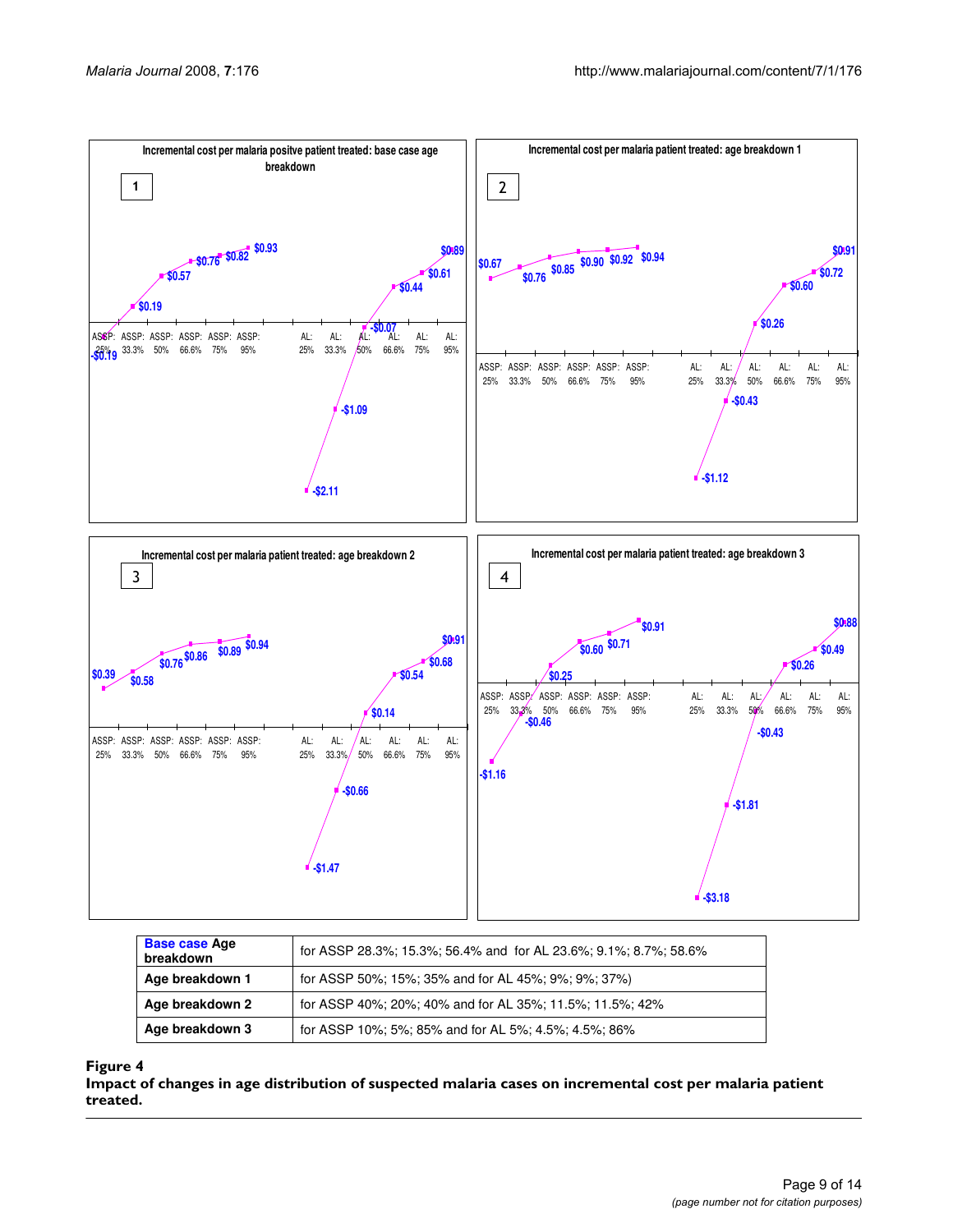

#### Impact of changes in age distribution of su recurrent costs) **Figure 5** spected malaria cases on incremental costs of RDTs + antimalarials (excluding other

**Impact of changes in age distribution of suspected malaria cases on incremental costs of RDTs + antimalarials (excluding other recurrent costs).**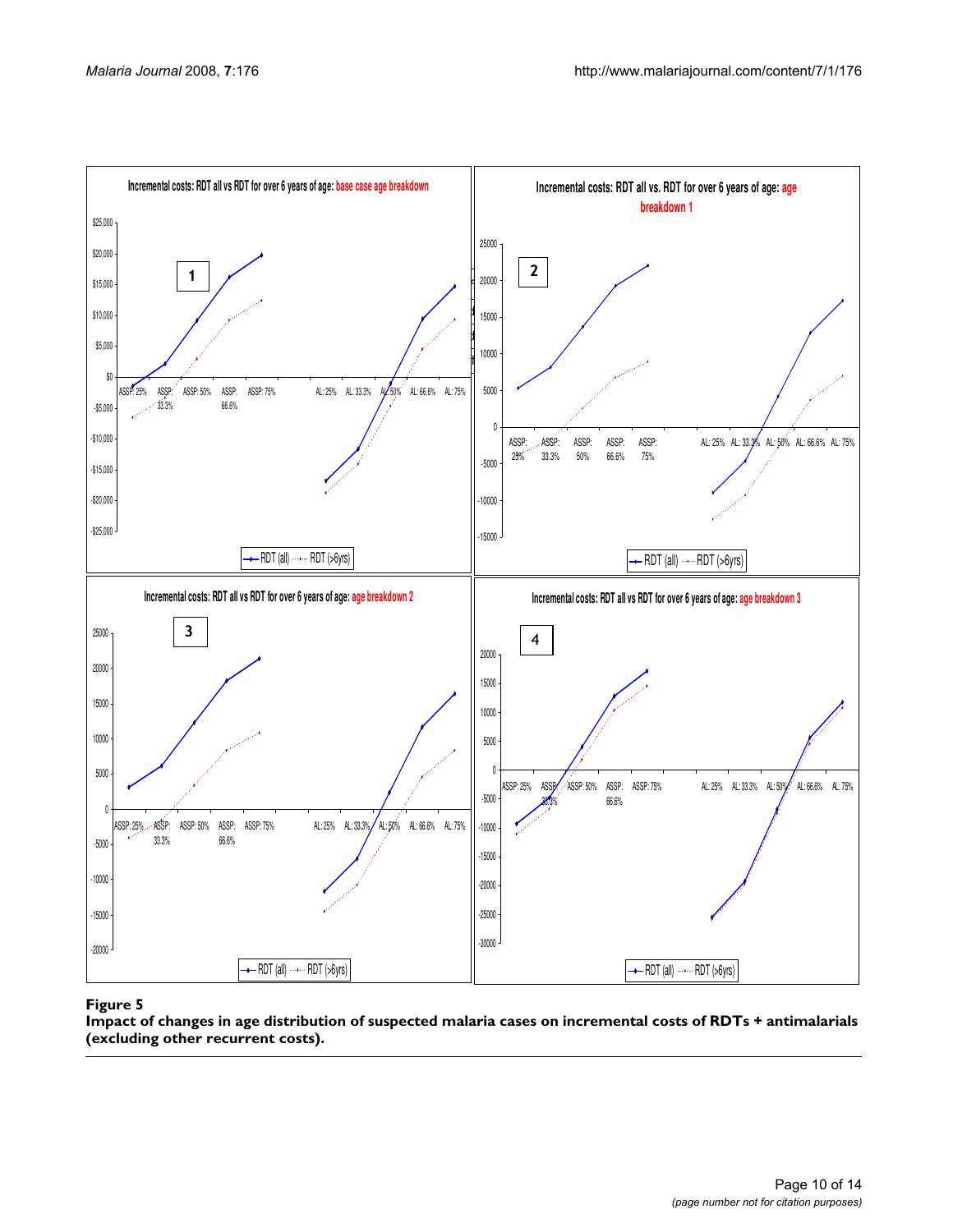

**Figure 6** Impact of changes in price of RDTs on Incremental cost per patient treated and total incremental costs **Impact of changes in price of RDTs on Incremental cost per patient treated and total incremental costs.**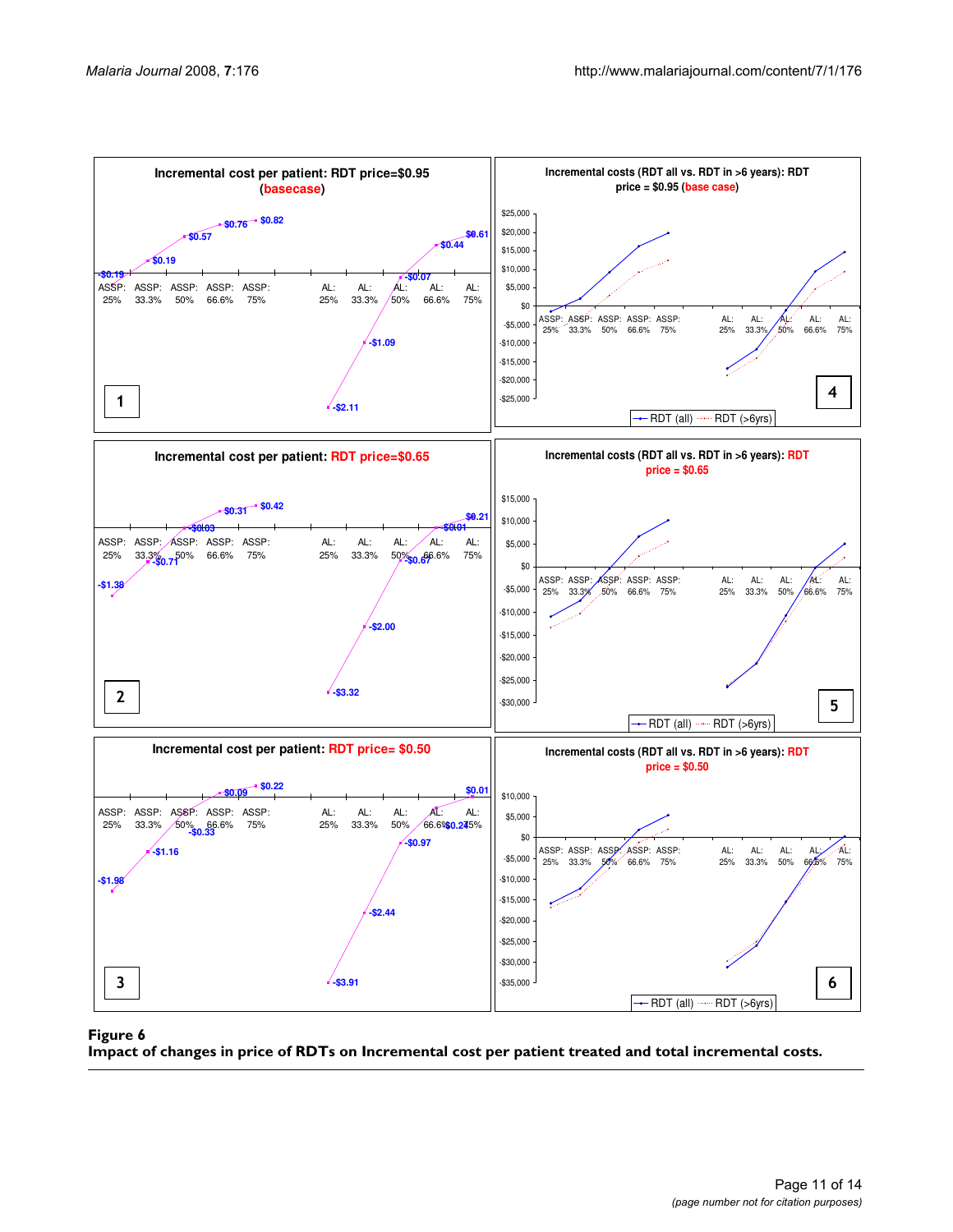



RDT implementation becomes increasingly cost saving. However, when less expensive ACTs are introduced, such as for the current WHO preferential price of \$1.44 per adult treatment, the RDT price to the healthcare provider should be \$0.65 or lower for RDTs to be clearly cost saving in populations with between 30% and 52% of clinically diagnosed malaria cases being confirmed malaria cases.

The analysis of the potential benefits of introducing RDTs in combination with ACTs is more complex if the majority of malaria treatment is self-administered or sought in the private and informal sectors. Furthermore, for treatment of fever cases testing negative for malaria, some healthcare providers may still use antimalarials and there may be an increased risk of irrational use of other drugs, particularly antibiotics. This necessitates integrated training and supervision of health workers in rational drug use for the treatment of non-malaria fever cases and enhanced drug utilisation monitoring, particularly at the time of RDT introduction. Village health volunteers in Laos were found to only require minimal training (one hour) to sustain reliable use of RDTs over a 10 month period [32]. In contrast, a study conducted in Zambia, where specific training and supervision of healthcare providers was not provided, significant underutilization of RDTs or the inappropriate prescription of antimalarials when patients test negative have been documented [5]. However, a study in Tanzania concluded that use of rapid diagnostic tests,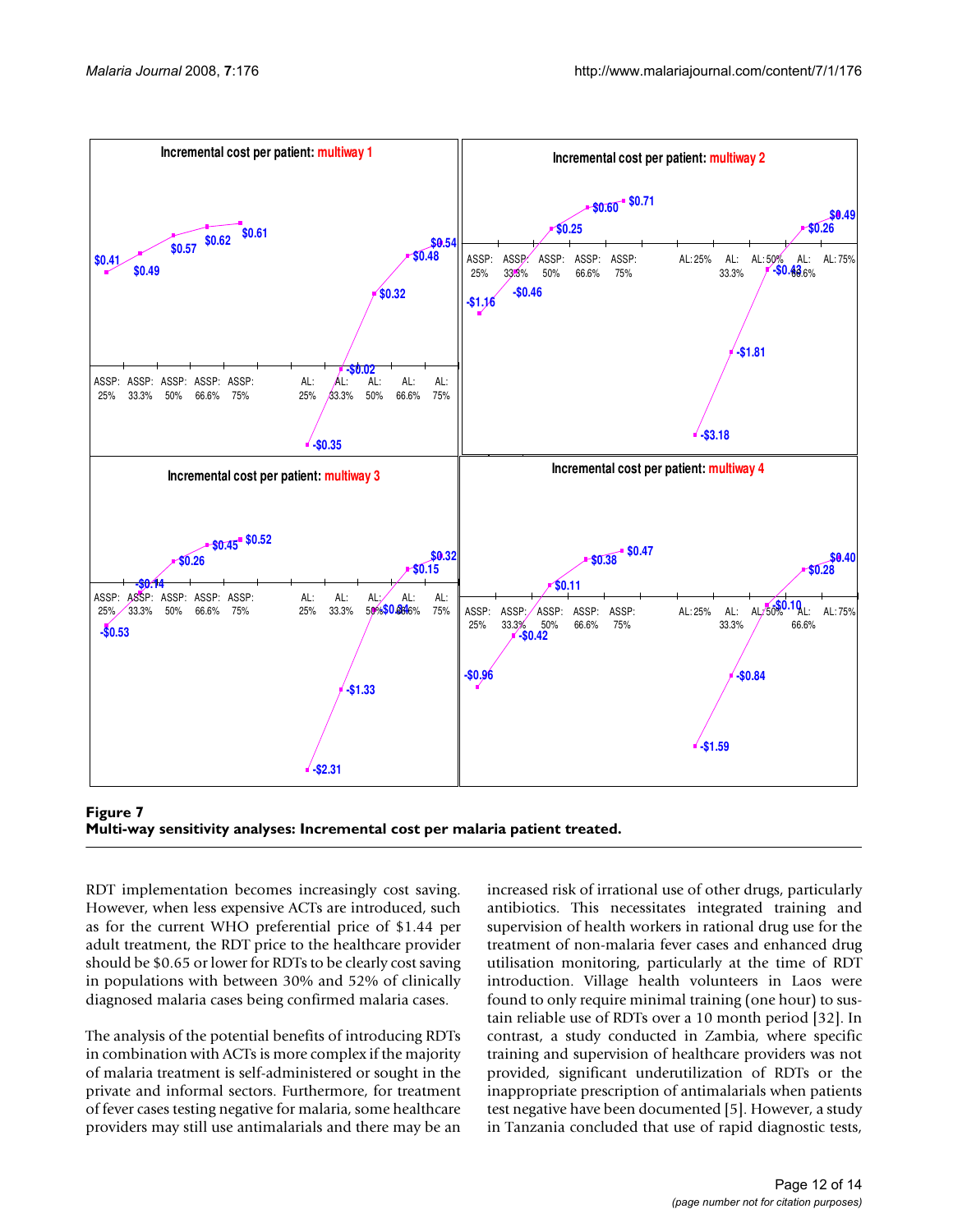with a single training emphasising that "negative malaria tests should lead to alternative diagnoses being considered", did not lead to lead to any reduction in over treatment for malaria [6].

Although the additional benefits of avoiding the use of ACTs to patients in whom the malaria diagnosis is negative could not be included in this study, these are likely to be substantial. Assuming education interventions succeed in ensuring that test results are accepted by healthcare providers, patients and caregivers, excluding malaria would facilitate earlier diagnosis and treatment of the actual cause of the disease for those who are malaria test negative, and would minimise the treatment seeking costs related with repeat visits and the productivity losses associated with prolonged illness. It has been argued that the effects of malaria misdiagnosis fall most heavily on the poor and vulnerable who are least able to withstand prolonged ill-health and the associated missed opportunities for earning an income [9]. In addition, the use of definitive diagnosis would provide more reliable data on malaria cases, hence allowing for accurate forecasting of required antimalarials for planning and budgeting and better monitoring of the effectiveness of malaria control interventions. Also, drug pressure, and consequently, the rate of spread of antimalarial resistance could be decreased.

The findings of this study show that the introduction of RDTs is likely to be cost saving when ACTs are implemented, particularly in areas of low to moderate intensity malaria transmission. The finding that drug cost-savings are higher in low transmission areas was also reported by Goodman and others [1]. This is because in low transmission areas, a higher proportion of malaria cases are adults who require a higher antimalarial dose (and for whom antimalarials thus cost more). This effect results in higher malaria prevalence cut-off point at which RDTs are cost effective. Similar findings are reported by Rolland and others where the cost-effectiveness of RDTs is studied in the context of malaria epidemics. They report that RDTs would be cost-effective at a malaria prevalence of up to 45% when AS+AQ is used for treatment and up to 68% when artemether-lumefantrine is used [33].

It is also important to note that clinical diagnosis may fail to pick up some patients who actually have malaria. Luxemburger and others found that none of the malaria symptoms alone or in combination proved to be a reliable predictor of malaria, and at best clinical diagnosis would result in prescription of antimalarials in 29% of the nonmalaria febrile illnesses and 49% of the true malaria cases (suggesting that 51% of the infections would go untreated initially) [7]. It is important to note that RDTs are unlikely to be used if malaria is not clinically suspected and so will

not address the problem of false negatives arising from clinical diagnosis. Furthermore, the extent to which RDTs are cost-effective depends on their accuracy in diagnosing malaria. Studies have found varying levels of sensitivity and specificity of the different RDT products on the market. Swarthout and others (2007) recently reported 52% specificity of Paracheck-Pf in Democratic Republic of Congo and noted that as many as 92% of children were still false positive at day 28 following treatment with artemether-lumefantrine [34]. Similar results are reported by Kleinschmidt and others (2007) for Equatorial Guinea [35].

### **Conclusion**

Rapid, accurate and accessible detection of malaria parasites has an important role in addressing the problem of malaria over-diagnosis and inappropriate use of antimalarial drugs. RDTs offer the potential to provide accurate diagnosis to all populations at risk, particularly those unable to access good quality microscopy services. In the context of expensive antimalarial drugs (such as ACTs), deploying RDTs can be cost-saving or cost-effective depending on the price of RDTs and ACTs, the age distribution of and the prevalence of malaria parasites among clinically diagnosed malaria patients. This result holds true only if health workers prescribe and or dispense antimalarials to only the patients that are found to be malaria test positive.

However, in most malaria endemic countries, access to preventive, diagnostic and curative services remains limited due to a range of access constraints, including health service costs. Care should be taken to ensure that the costs of new and apparently cost-saving interventions, such as RDTs, are not borne by households. In this era where the use of ACTs is being globally encouraged and financed, strategies such as the concurrent use of ACTs and RDTs should be equally encouraged and financially supported unless the majority of clinically diagnosed malaria cases are parasitaemic.

#### **Competing interests**

The authors declare that they have no competing interests.

#### **Authors' contributions**

All authors had equal contribution in preparing this article. CMZ undertook all the data collection, entry and analysis for this study, and received continuous technical support from DM, who was integrally involved in the conceptualization of the analytic approach. CMZ also drafted the first manuscript of this article based on her PhD thesis, which was supervised by DM and KB. KB contributed to the study design and made substantial edits to the first draft of this article. KB and DM have both been involved in reviewing subsequent drafts of this article and have pro